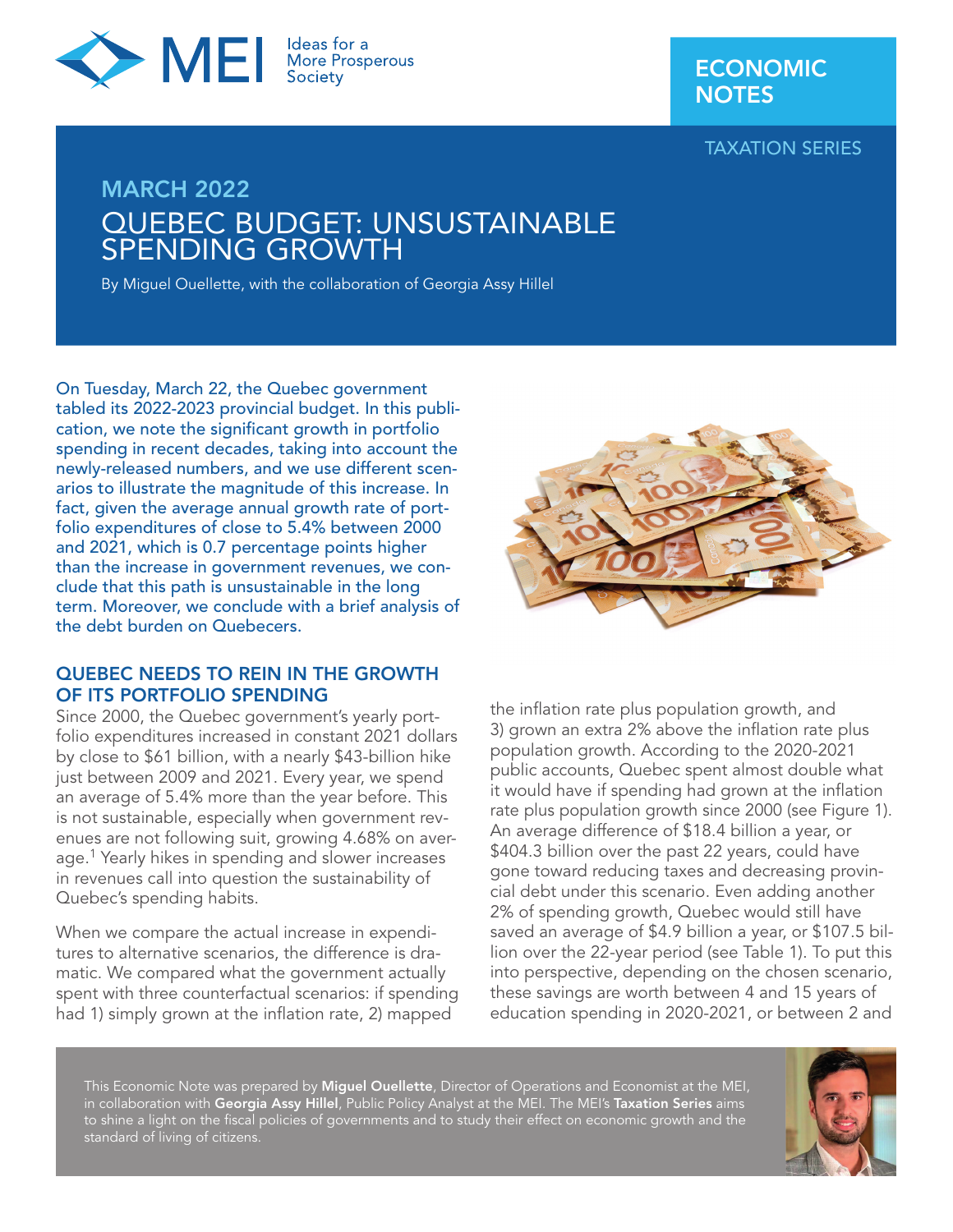7 years of the sums devoted to health care for the same year.<sup>2</sup>

The latest budget tabled confirms the trend of recent decades. This year, excluding support measures related to COVID, the Quebec government spent around \$127.8 billion on portfolio expenditures, meaning 4.9% more than last year. $3$  As the population ages, $4$ we'll have fewer working-age adults and an increase in certain public costs, like health care expenditures, thereby increasing the necessary individual contribution to government revenues. At what point will we admit that there simply is not enough money coming in to keep this up?

Projections for the next half decade indicate that the gap between actual and alternative spending scenarios only widens. If the recent trend continues, in 2028, Quebec will be spending \$171.9 billion on portfolio expenditures.<sup>5</sup> If the government had made an effort to keep spending growth to inflation plus population growth, we would have saved \$961.6 billion between 2000 and 2028, or \$308.3 billion even in the scenario with an extra 2% spending growth.

Raising government tax revenues would not be the best solution, though, as Quebecers are already among the most taxed in Canada.<sup>6</sup> In fact, if Quebec were a country, its tax burden would rank 9<sup>th</sup> highest among the 39 members of the OECD.<sup>7</sup> However, raising revenues by attracting new private investments is definitely part of the solution, a complement to lowering public spending growth.

According to the 2020-2021 public accounts, Quebec spent almost double what it would have if spending had grown at the inflation rate plus population growth since 2000.

In short, Quebec must slow down the growth of its spending to a more sustainable rate, by following inflation and population growth.

#### Figure 1





Note: Projections after the year 2022. Source: Author's calculations. Government of Quebec, *Comptes publics: Volume 1*, editions from 2000-2001 to 2021-2022.

## WHAT WE GET FOR OUR MONEY

Not only is the growth in spending not sustainable in the long run, but the results are not what we would expect in terms of the size of the budget, and there seems to be no concrete justification. When we look at education and health care, for example, are we really getting our money's worth? We often hear of the high dropout rate among young professionals in the education sector, $8$  with some dropping out even before entering the workforce.<sup>9</sup> Even teachers with more experience are denouncing the increasingly difficult working conditions and the continued lack of support from the government.<sup>10</sup>

The quality of education also does not reflect what one could expect from the increased spending. Between 2006 and 2016, while the Quebec public education system experienced a 3.6% decrease in the number of students, the rate of spending per student increased by 18.4%.<sup>11</sup> Despite this greater spending on education, Quebec's high school graduation rates remain the worst in Canada, about 20% lower than Ontario's.12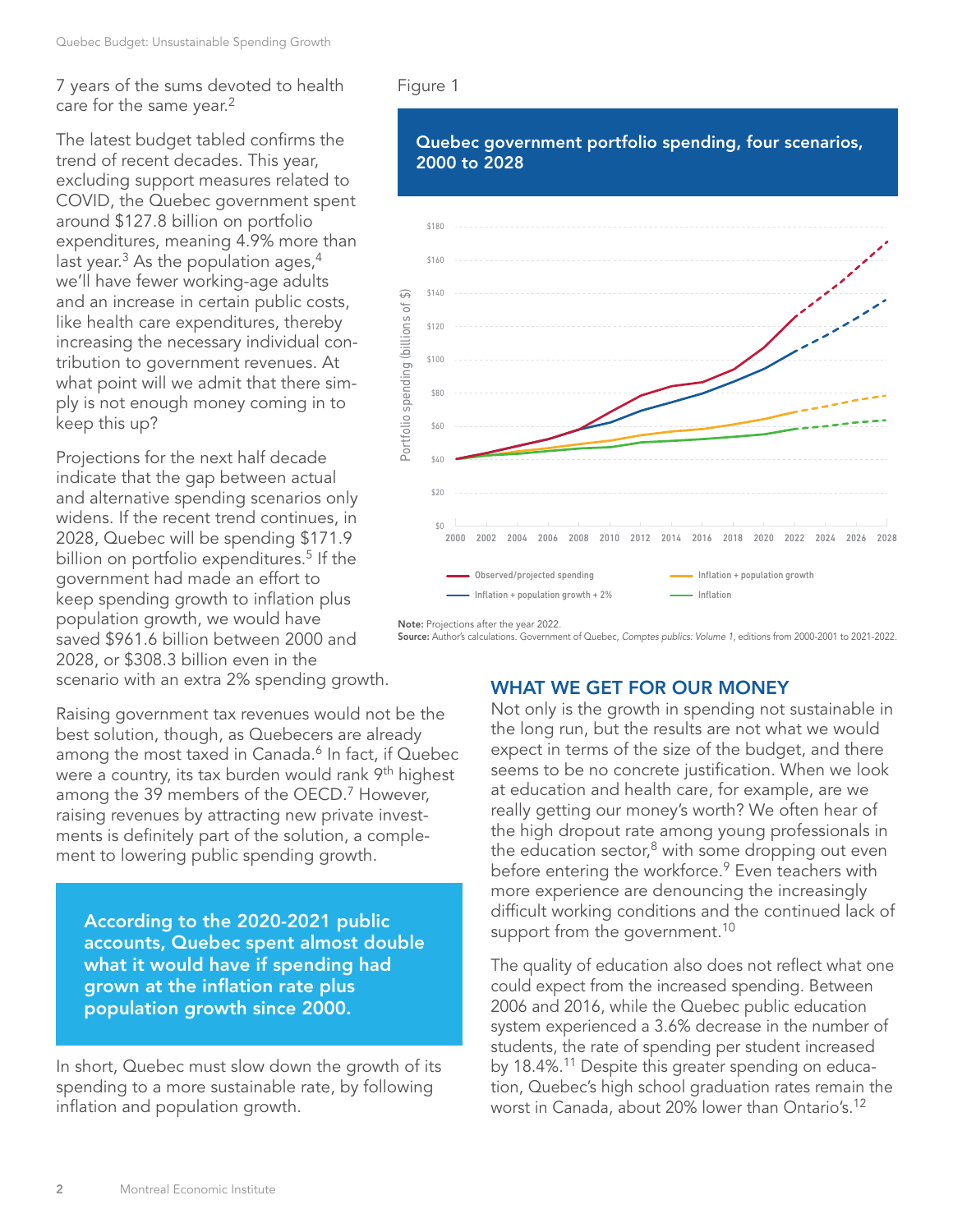| Yearly growth & savings, four scenarios, 2000-2021 |                       |                                      |                                        |
|----------------------------------------------------|-----------------------|--------------------------------------|----------------------------------------|
| <b>Scenario</b>                                    | Average yearly growth | Average annual<br>savings (billions) | Total savings,<br>2000-2021 (billions) |
| <b>Observed spending</b>                           | 5.38%                 |                                      |                                        |
| Inflation + population<br>growth $+2%$             | 4.50%                 | \$4.9                                | \$107.5                                |
| Inflation + population<br>growth                   | 2.50%                 | \$18.4                               | \$404.3                                |
| <b>Inflation</b>                                   | 1.75%                 | \$22.4                               | \$493.5                                |

Table 1

Source: Author's calculations. Government of Quebec, *Comptes publics: Volume 1*, editions from 2000-2001 to 2021-2022.

Similar criticisms can be made about the provincial health care system, where just over 20% of the population does not have a regular health care provider, placing Quebec at the bottom of the list nationally in 2019.13 As family medicine becomes less attractive to new graduates, not all physicians who retire are replaced,<sup>14</sup> leaving gaps in the system and wait lists stagnating. In 2021, the average wait time across the province was 599 days.<sup>15</sup> Nurses are also in short supply, and the ones we do have are forced to work compulsory overtime.<sup>16</sup> This already difficult situation was certainly not improved by the COVID-19 pandemic, during which the health care system was so strained there were discussions about an official policy of decreased quality of care.17

Economically, it does not look like Quebec is performing as well as one would expect relative to the size of its spending either. While Quebec's GDP grew at an average annual rate of 1.43% between 2000 and 2020, the rest of Canada performed better overall, with an average annual growth rate of 1.64%.18

Spending more is definitely not the solution. Resources must be allocated in a more efficient way, including having more entrepreneurs providing services, while lowering spending growth.

The 2022-2023 budget also raises the issue of debt servicing costs. Portfolio expenditures went from

representing around 84.4% of yearly revenue in 2000 to 97.2% in 2021,<sup>19</sup> meaning less and less of Quebec's revenue is going towards paying back the provincial debt. In 2021, Quebec paid \$7.69 billion in debt servicing costs. This represents 6.27% of total revenues for 2021; in other words, for every dollar of revenue, 6 cents went toward paying interest on the debt. While this might not seem like a lot, it represents more than a quarter of what was spent on education, and it would certainly have made a difference if invested in other programs, or simply not spent at all.

If the government had made an effort to keep spending growth to inflation plus population growth, we would have saved \$961.6 billion between 2000 and 2028.

In the coming years, the cost of debt servicing will increase, notably following a potential rise of interest rates by the Bank of Canada. Indeed, after the decades-high inflation rates seen in early 2022,<sup>20</sup> the Bank has already started to increase their policy rate,<sup>21</sup> which is the reference rate on the market.

There is also the issue of intergenerational equity. A baby born today will inherit a debt of \$34,032. As for a family of four, it now carries a debt of